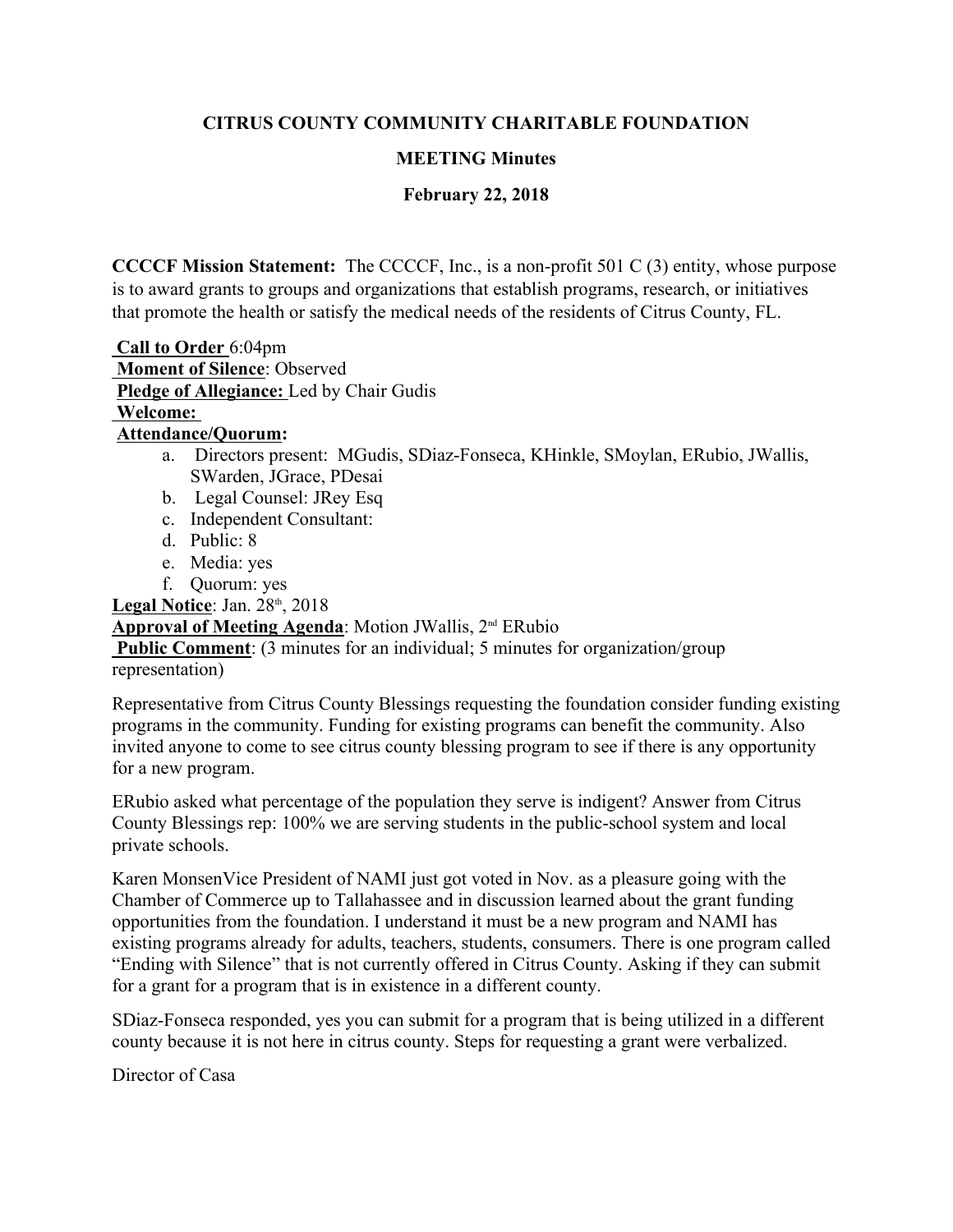JGrace – emphasis on new – there is validity to taking a new direction to our problems. Would it be acceptable for CASA to do a program we want to learn which aspects of our programs make the most difference in quality of life, so you ask us to pay for diapers or car seats for a year and then keep those numbers we are learning something new. Sophie interjected and stated that was research we do grant research. JGrace: agreed and commented that we have had a lot of these problems for a long time we are looking for new ways to solve them. We are looking to improve the quality of life which will in return bring more people to be independent.

KHinkle commented on Citrus County Blessing asking if they can do a study on how nutrition improved from giving the blessing backpacks.

JGrace commented new ways of what you're doing to improve your program and include the data behind it.

MGudis stated we need to put on the agenda next meeting to discuss this subject.

**Minutes Approval for Jan. 18, 2018** motion to approve with revisions JWallis, 2<sup>nd</sup> SMoylan

#### **Treasurer's Report:**

 **Invoices:** Nature Coast Web Design \$100.00, Wells Business Solutions \$1,000.00, Hogan Law Firm \$585.00, Citrus Publishing \$32.72 and \$42.45, reimbursement checks \$61.25 annual report. Dr. Wallis needs to be bonded as Treasurer of the Foundation.

#### **Financial Report**: JWallis

Cash as of Jan. 31, 2018 \$4,037,478.00

Investment Asset Account as of Jan. 31, 2018 Salem \$4,094,545 (no quarterly change) Grant Allocation as of Sept.  $30<sup>th</sup>$ ,  $2017$  (end of grant cycle) \$106,917 Remaining Sept. 30th, 2017 \$20,917 2016-2017 grant cycle

2017-2018 grant cycle as of Sept.  $30<sup>th</sup>$ , 2017 \$140,426 we have two years to use that Motion to approve invoices PDesai, 2<sup>nd</sup> SDiaz-Fonseca

### **Other:**

### **Unfinished / New Business**:

- 1. Discuss action and funds transfer process discussed later see # 5 below
- 2. DOH Citrus Health Volunteer Program hours ERubio reported and provided information to board also stated what we the foundation are trying to do with the grants, trying to bring volunteers in and we are trying to service the population in the county that need assistance. Suggested improving We Care program.

### Added items:

- 3. Approval of meeting minutes from Nov. 2017.
- 4. Approval of Expenditure from Jan. 2018
- 5. Approval of transfer of Investment Funds resolution transfer of funds form to take to the bank - \$3,781,219.97 transfer Motion SDiaz-Fonseca 2nd SMoylan
- 6. Policy Meeting Notice Procedure formalized policy and procedure to clear meeting notice procedure to comply with Sunshine Law which requires reasonable notice the foundation adopted a bylaw of a required 7-day meeting notice. Request to discuss assistant at next meeting by KHinkle. Motion to approve formalized policy KHinkle 2 nd SMoylan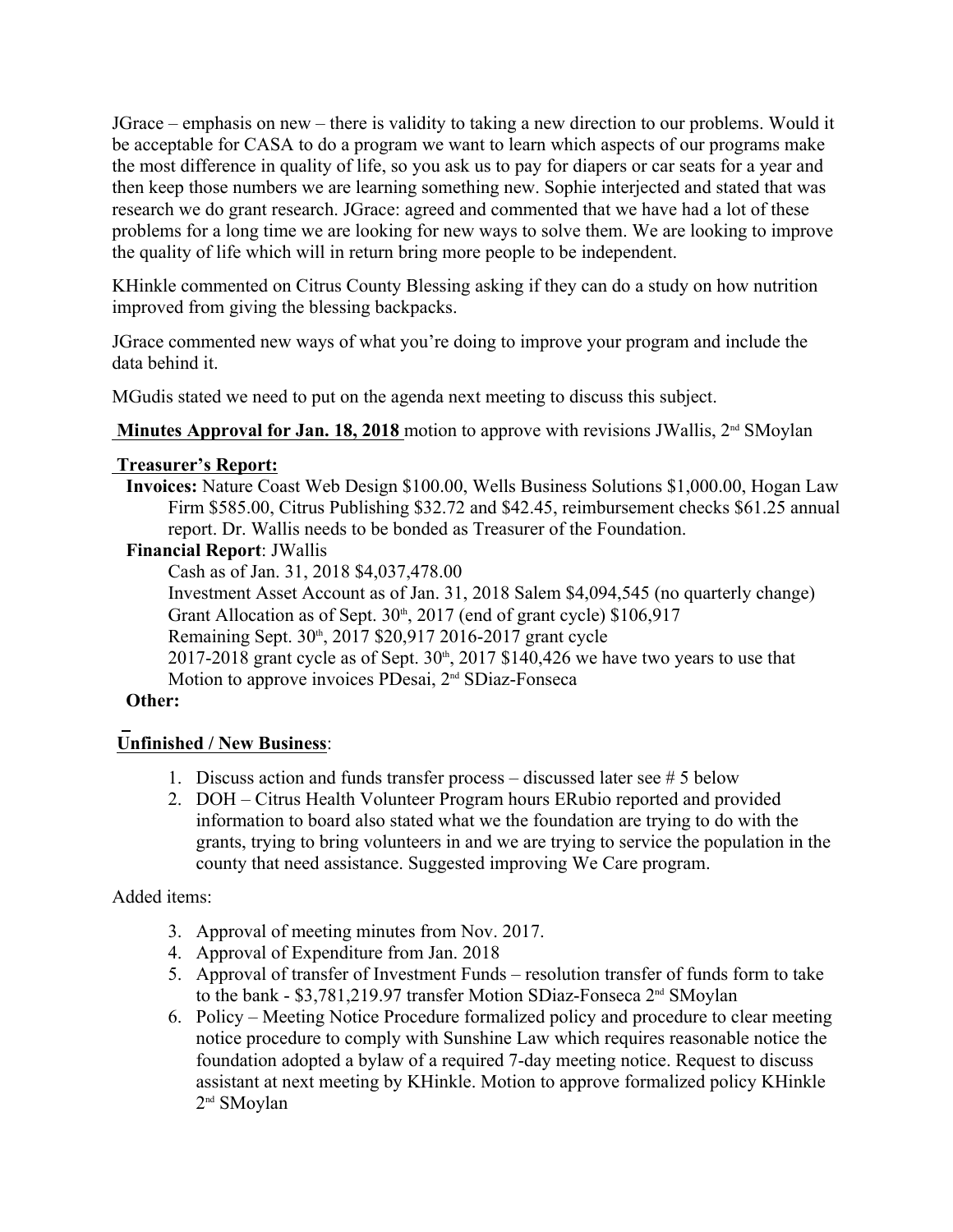- 7. Resignation from Commissioner Kinnard
- 8. Authorized Signatures/ VP Appt Commissioner Kinnard agreed to address with BOCC to designate another appointment. Currently Commissioner Kinnard is Vice Chair and designated signatory suggest designating a third signatory.
- 9. Audit Internal Control Questionnaire need volunteer to complete Questionnaire SMoylan agreed to complete questionnaire.

#### **Standing Committee Reports:**

- a. Audit Committee:
- b. Compensation/Personnel Committee:
- c. Investment Committee:
	- i. Presentation from AndCo Consulting Jennifer from AndCo. Presented on current allocations, goal for the year 44.95%
	- ii. ERubio noted comparison will be in report in the future
- d. Grant Committee: SDiaz-Fonseca spoke to BOD Community Alliance on Feb. 2nd and spoke about our grant program. Put together talking points which were sent to all members of the BOD. They seemed very excited about the grant program.
	- i. 4 th grant cycle letter of inquiry go out Feb. 26, 27, 28 March 1, Submission period Feb.  $26<sup>th</sup>$  – March 19<sup>th</sup> we receive at 5pm from our post office box on March 19<sup>th</sup>. March 20<sup>th</sup> grant committee meets at CF at 9am, March 22<sup>nd</sup> grant committee meets at 5pm before BOD meeting and at 6pm will present to BOD. Entire cycle mapped out on the website
	- ii. Received 120-day grant report from the Citrus County Health Dept.

### **Ad Hoc Committee Reports:**

- a. Bylaws Committee: Did not meet has several items before JRey Esq to be presented to CCHB
- b. Communication Committee: KHinkle spoke with Community Alliance and asked to speak but Sophie already scheduled speaking. Spoke with Salvation Army went over the grant requirements and foundation website and they were excited to get involved.

Chair MGudis asked what the dollar limitation was for a grant request. Sophie answered there is no limitation it is up to whatever our grant funds are up to so we will grant up to the amount we have to give. First grant cycle we had 14 letters of inquiry,  $2<sup>nd</sup>$  grant cycle we had three, and  $3<sup>rd</sup>$  we had none. It has not been a full year since we started giving grant funds. Chair Gudis responded by stating we need more Baker Act Facilities. ERubio commented stating the Hospital Board has a no compete clause so we cannot fund such a facility. JWallis stated this topic needs further discussion and he can bring up to the Hospital Board. Sophie stated foundation did fund two mental health programs. Need to expand or bring something new to programs in the community but not focus solely on mental health. Maybe look at the language to completely understand and make sure this money goes to the best purpose. We need to make sure we know what we are granting and the language is a little unclear and needs to be reviewed.